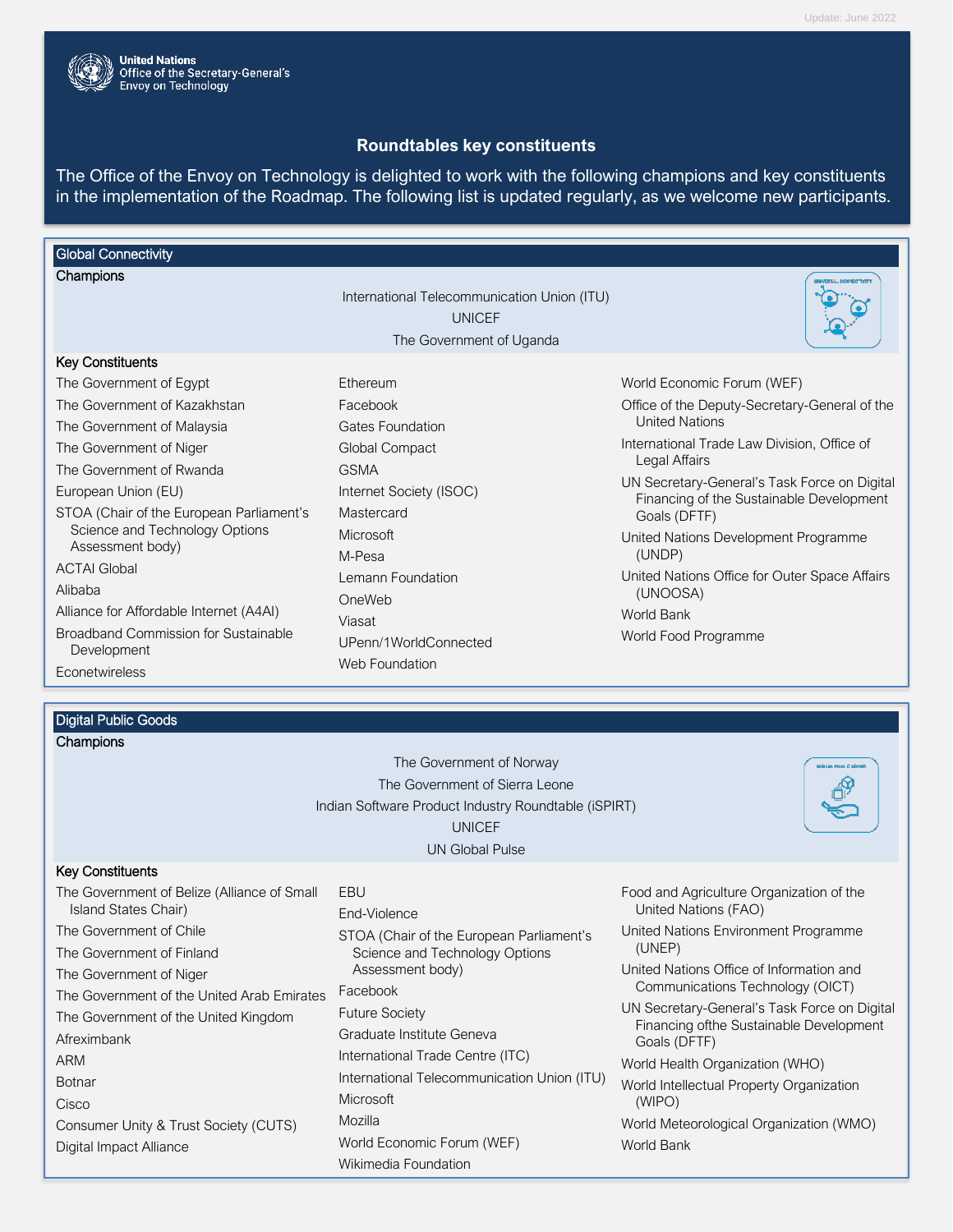| <b>Digital Inclusion</b>                                                   |                                                                  |                                                          |
|----------------------------------------------------------------------------|------------------------------------------------------------------|----------------------------------------------------------|
| Champions                                                                  |                                                                  | <b>DIGITAL INGLUSIO</b>                                  |
|                                                                            | The Government of Canada                                         |                                                          |
|                                                                            | The Government of Mexico                                         |                                                          |
|                                                                            | <b>UN Women</b>                                                  |                                                          |
| <b>Key Constituents</b>                                                    |                                                                  |                                                          |
| The Government of Denmark                                                  | First Nations Technology Council                                 | Research ICT Africa                                      |
| The Government of Finland                                                  | <b>Global Partners Digital</b>                                   | UN Capital Development Fund (UNCDF)                      |
| The Government of France                                                   | <b>GSMA</b>                                                      | United Nations Conference on Trade and                   |
| The Government of Japan                                                    | G3ict                                                            | Development (UNCTAD)                                     |
| The Government of Malawi (Least Developed<br>Country Group Representative) | International Committee of the Red Cross<br>(ICRC)               | United Nations High Commissioner for<br>Refugees (UNHCR) |
| The Government of the Netherlands                                          | International Labour Organization (ILO)                          | UN Secretary General's Special Advocate for              |
| The Government of Sweden                                                   | International Telecommunication Union (ITU)                      | Inclusive Finance for Development<br>(UNSGSA)            |
| The Government of Switzerland                                              | International Trade Centre (ITC)                                 | UN Secretary-General's Task Force on Digital             |
| European Union (EU)                                                        | Internet Society (ISOC)                                          | Financing of the Sustainable Development                 |
| AARP                                                                       | Microsoft                                                        | Goals (DFTF)                                             |
| African Development Bank (AFDB)                                            | National Autonomous University of Mexico                         | Web Foundation                                           |
| Alliance for Affordable Internet (A4AI)                                    | Omidyar                                                          | World Bank                                               |
| Code to Change                                                             | OHCHR Special Rapporteur on the Right to                         | World Benchmarking Alliance                              |
| Data <sub>2x</sub>                                                         | Privacy                                                          | Young UN                                                 |
| <b>Digital Future Society</b>                                              | Organisation for Economic Co-operation and<br>Development (OECD) | Wikipedia/Wikimedia Foundation                           |

| <b>Digital Capacity Building</b>           |                                                                                            |                                                          |
|--------------------------------------------|--------------------------------------------------------------------------------------------|----------------------------------------------------------|
| Champions                                  | International Telecommunication Union (ITU)<br>United Nations Development Programme (UNDP) | <b>DIGITAL CARNETY BUILDE</b>                            |
| Key Constituents                           |                                                                                            |                                                          |
| The Government of the Netherlands          | Consumer Unity & Trust Society (CUTS)                                                      | UN-HABITAT                                               |
| The Government of Russia                   | <b>DiploFoundation</b>                                                                     | United Nations Office of Information and                 |
| The Government of Singapore                | IndustriALL Global Union                                                                   | Communications Technology (OICT)                         |
| The Government of the United Arab Emirates | Microsoft                                                                                  | UN Secretary-General's Task Force on Digital             |
| The Government of Uganda                   | Overseas Development Institute (ODI)                                                       | Financing of the Sustainable Development<br>Goals (DFTF) |
| The Government of the United Kingdom       | Oxford Blavatnik School of Government                                                      | World Health Organization (WHO)                          |
| European Union (EU)                        | International Trade Centre (ITC)                                                           | World Bank                                               |
| <b>ARM</b>                                 | United Nations Conference on Trade and<br>Development (UNCTAD)                             |                                                          |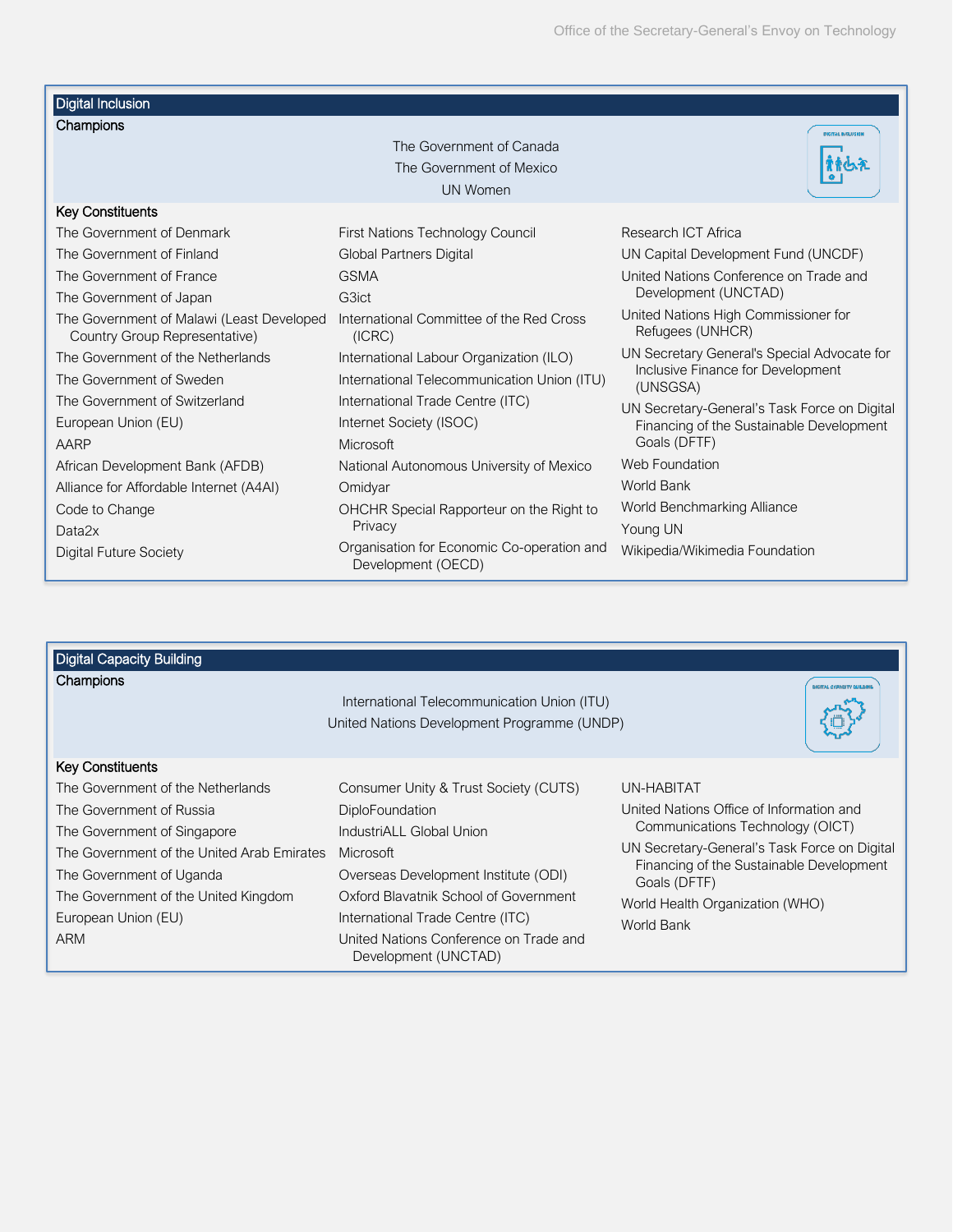Office of the Secretary-General's Envoy on Technology

# Digital Human Rights

#### **Champions**

The Government of the Republic of Korea European Union (EU) Access Now



Office of the United Nations High Commissioner for Human Rights (OHCHR)

#### Key Constituents

The Government of Denmark The Government of New Zealand The Government of Switzerland Amazon Amnesty International Association for Progressive Communications Atlantic Council Digital Forensic Research Lab (DFRL) Carnegie UK Trust Coding Rights Derechos Digitales European Center for Not-For-Profit Law Stichting (ECNL) Facebook Federal University of Rio Grande do Sul Fondation Botnar Forum on Information and Democracy

Freedom Online Coalition Global Partners Digital Google GovTechLab Lithuania Graduate Institute Geneva ICT Policy for East and Southern Africa (CIPESA) ICT4Peace Foundation International Committee of the Red Cross (ICRC) International Labour Organization International Trade Law Division, Office of Legal Affairs Internet Commission Internet Governance Caucus Korea University **Microsoft** 

#### **MITRE**

Myanmar Centre for Responsible Business (MCRB) New America OHCHR Special Rapporteur on the Right to Privacy Omidyar Network OpenNet Korea Organisation for Economic Co-operation and Development (OECD) Paradigm Initiative Tech Policy Tank UN Global Pulse UN Secretary-General's Task Force on Digital Financing of the Sustainable Development Goals (DFTF) Verizon Web Foundation

### Artificial Intelligence

DATACTIVE

| Champions                                             | The Government of Finland                                        |                                                                                          |
|-------------------------------------------------------|------------------------------------------------------------------|------------------------------------------------------------------------------------------|
|                                                       |                                                                  | ATTITUALINTELLIGENGI                                                                     |
|                                                       | The Government of France                                         |                                                                                          |
|                                                       | Future of Life Institute (FLI)                                   |                                                                                          |
|                                                       | <b>UN Global Pulse</b>                                           |                                                                                          |
|                                                       | <b>UNESCO</b>                                                    |                                                                                          |
| <b>Key Constituents</b>                               |                                                                  |                                                                                          |
| The Government of Brazil                              | Data Protection Commission of Ghana                              | <b>Tsinghua University</b>                                                               |
| The Government of Canada                              | DeepMind                                                         | Wadhwani Institute for Al                                                                |
| The Government of Ghana                               | Element Al                                                       | Counter-Terrorism Committee Executive                                                    |
| The Government of the Republic of Korea               | Federal University of Rio Grande do Sul                          | Directorate (CTED)                                                                       |
| The Government of Malaysia                            | <b>Future Society</b>                                            | International Organization for Standardization                                           |
| The Government of Singapore                           | Graduate Institute Geneva                                        | (ISO)                                                                                    |
| The Government of Slovenia                            | <b>GSMA</b>                                                      | Office of the President of the General<br>Assembly                                       |
| The Government of Switzerland                         | ICT4Peace                                                        | United Nations Office for Disarmament Affairs                                            |
| European Union                                        | Institute of Electrical and Electronics                          | (UNODA)                                                                                  |
| <b>ARM</b>                                            | Engineers (IEEE)                                                 | United Nations Interregional Crime and                                                   |
| Association for the Advancement of Artificial         | International Telecommunication Union (ITU)                      | Justice Research Institute (UNICRI)                                                      |
| Intelligence (AAAI)                                   | Jozef Stefan Institute                                           | International Trade Law Division, United                                                 |
| Article 19                                            | Makerere University                                              | Nations Office of Legal Affairs (OLA)                                                    |
| Beijing Academy of Artificial Intelligence            | <b>Microsoft</b>                                                 | <b>UNESCO</b>                                                                            |
| Centre for Artificial Research Intelligence<br>(CAIR) | Organisation for Economic Co-operation and<br>Development (OECD) | UN Secretary-General's Task Force on Digital<br>Financing of the Sustainable Development |
| Centre for the Study of Existential Risk              | OpenAl                                                           | Goals (DFTF)                                                                             |
| (CSER)                                                | Oxford Internet Institute                                        | World Intellectual Property Organization                                                 |
| Council of Europe                                     | Partnership on AI (PAI)                                          | (WIPO)                                                                                   |

Saudi Data and Artificial Intelligence Authority